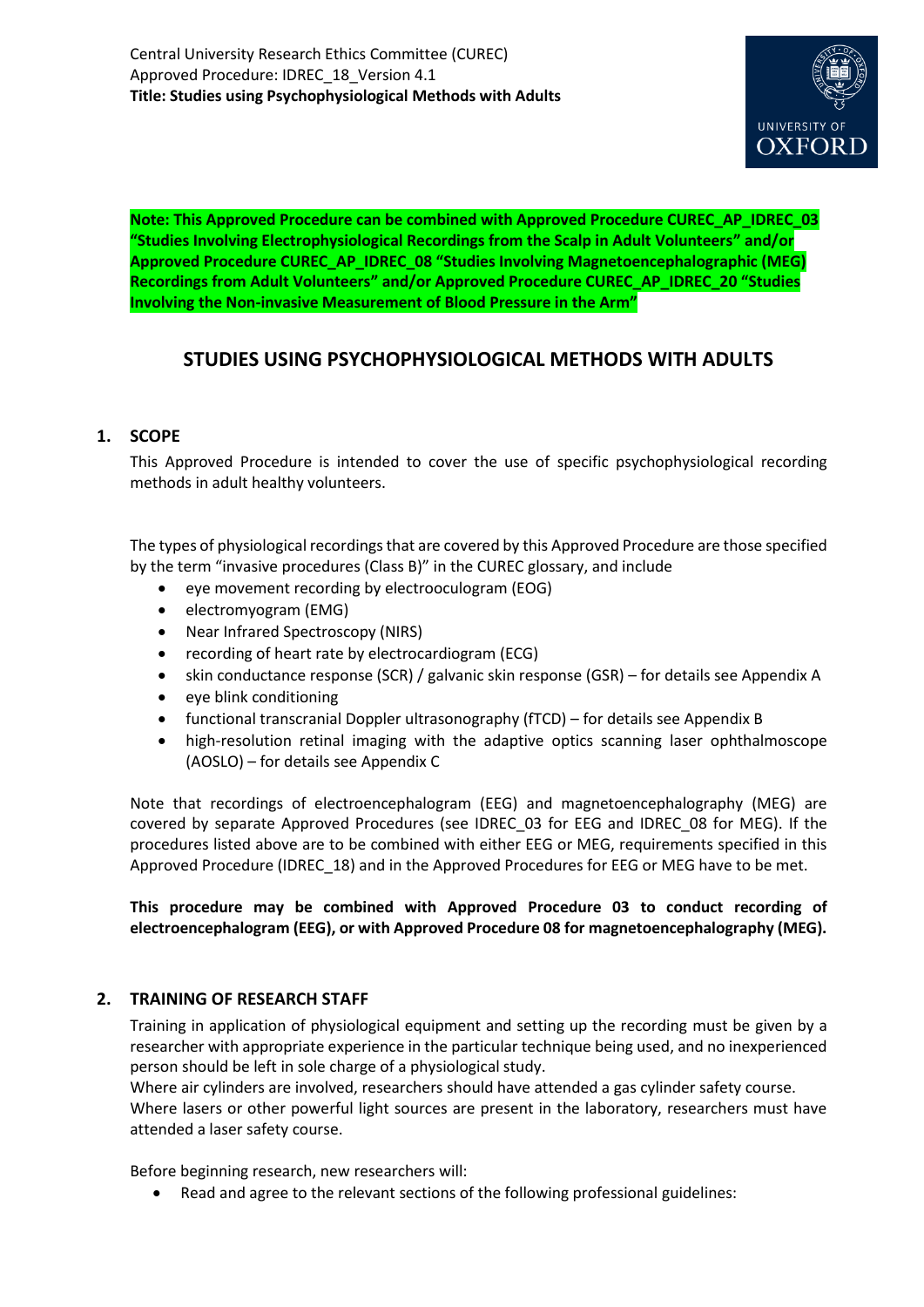- o CUREC Best Practice Guidance 09 'Management and Protection of Data Collected for Research Purposes'
- Receive satisfactory ethical and methodological training from the Principal Investigator or designee, such that the Principal Investigator is satisfied that they may conduct research independently

While training is ongoing, new researchers may 'shadow' experienced researchers, but **will not** a) seek consent for the participant, b) gain access to identifiable data. During this period, new researchers will be able to familiarise themselves with the procedures of the research group, according to current documentation, including the details of this Approved Procedure. Once satisfactory training has been signed off, the new researcher may conduct research independently and have full access to identifiable data concerning participants.

## **3. METHODS FOR RECRUITING PARTICIPANTS**

Participants for psychophysiological studies are typically recruited via posters around the University. It is acceptable to mention that there will be compensation in recruitment advertisements for this kind of study, provided the amount is not stated, where competent adults volunteer themselves to take part, and there is no significant risk to the participant other than boredom.

Depending on the Approved Procedure for the particular research project, it may be most appropriate for the study to take place in a mobile testing facility, or at the researcher's Department. Note that if research is to be carried out at health or higher education institutions other than the University of Oxford (e.g., NHS premises), it is likely that ethical approval will be needed from the bodies which cover those sites as well as from CUREC, and in such cases, this approved procedure **is not sufficient** to cover the research.

## **4. INFORMATION PROVIDED TO PARTICIPANTS**

Researchers should be aware that the unfamiliarity of physiological recordings may in itself cause anxiety. The information sheet should, if possible, contain a picture demonstrating what will be involved in the physiological recording, as well as the usual verbal description. Researchers may also consider making a short video recording showing what is involved; this could be distributed to potential participants or made available on a website to help the participant decide whether to take part.

Where relevant, it is recommended that the word 'sensors' be used rather than 'electrodes' when describing a procedure.

The information sheet must make it clear that the procedure is for research and is not designed to identify health problems, and that the researcher has no training in identifying health-related problems from the recordings. A section such as the following may be included in the information sheet: "In the unlikely event of the researchers noting an irregularity in the recording they would discuss this with a clinical specialist and inform you if it was felt necessary for you to discuss further with your GP." (The precise wording might need modifying depending on the specific procedure).

The Information Sheet must be written in simple but non-patronising language. Most wordprocessing packages provide readability statistics for a document, and one should aim for a 12-yearold (Year 7) reading level for adults.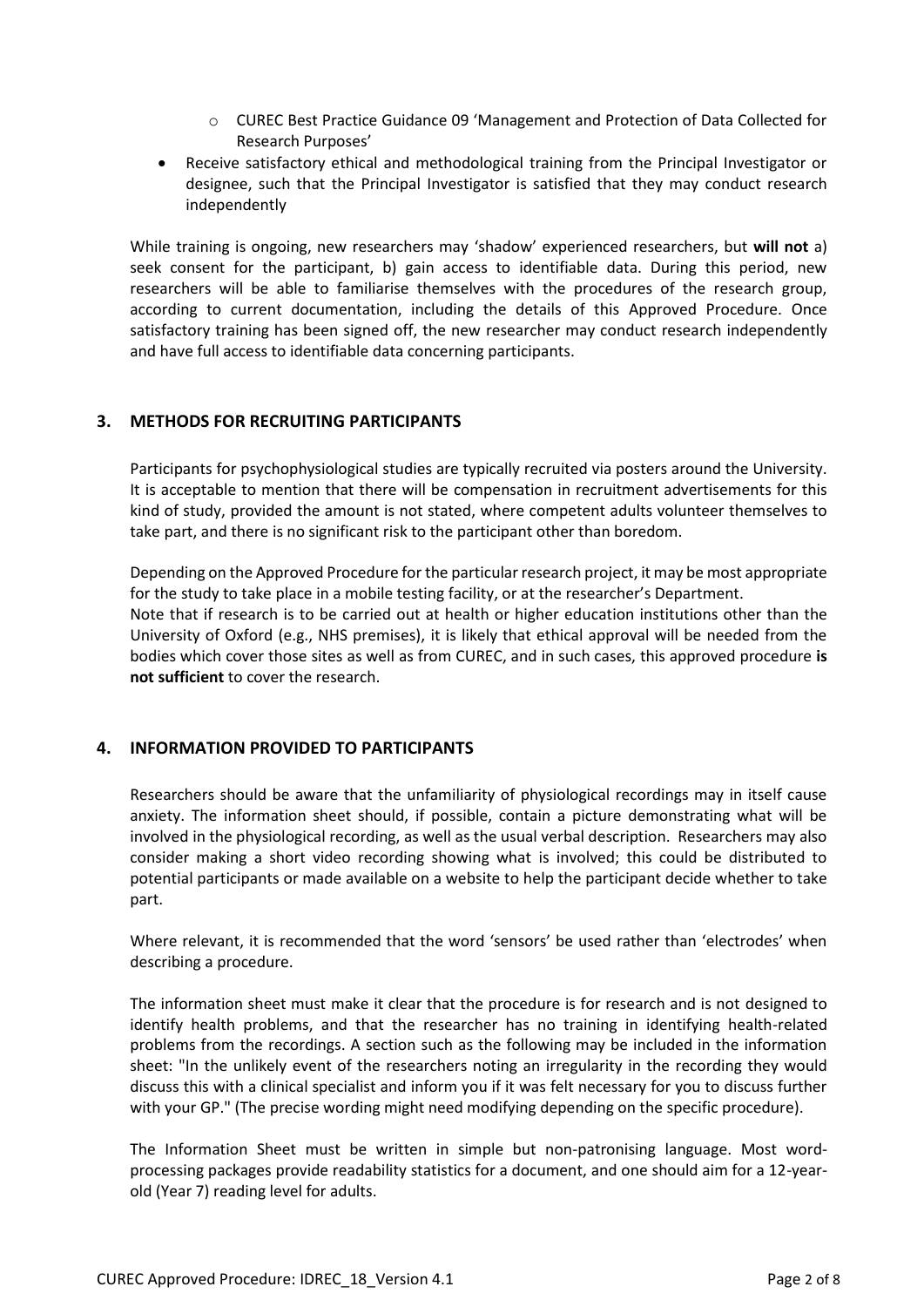For studies involving electrodermal responses (skin conductance response (SCR) / galvanic skin response (GSR)) or functional Transcranial Doppler Ultrasonography (fTCD), please use the appropriate template information sheet associated with this Approved Procedure.

For all other studies, please see ou[r template information sheet](https://researchsupport.admin.ox.ac.uk/governance/ethics/resources/consent#collapse281101) (under the heading 'templates').

## **5. CONSENT OF PARTICIPANTS**

All participants sign a consent form which will always be on University headed paper. Consent will be obtained for each study by a researcher trained in taking informed consent.

Participants will sign, print and date their names and the researchers who secure the consent will also sign, print and date their names.

Please refer to the **Consent Form associated with this Approved Procedure.**

Please also see our [guidance on the informed consent.](http://researchsupport.admin.ox.ac.uk/governance/ethics/resources/consent)

#### **6. FINANCIAL AND OTHER REWARDS TO PARTICIPANTS**

Participants are typically rewarded with payments or vouchers for music or books to compensate them for the time spent in the study.

# **7. POTENTIAL RISKS TO PARTICIPANTS/RESEARCHERS/OTHERS AND WHAT WILL BE DONE TO MINIMISE**

All the procedures covered by this Approved Procedure, with the exception of the AOSLO, have been used safely for many years. The AOSLO is a newer technology, but has been used widely in vision research labs, including with patients with eye-disease. We are not aware of any cases of adverse events associated with these procedures.

Nevertheless, although the equipment itself is safe, a physiological laboratory can contain hazards, and researchers should be alert to potential dangers from trailing wires, uncovered sockets, heavy air cylinders, dim lighting or lasers. These will be covered by relevant Health and Safety procedures, and researchers must familiarise themselves with these and be vigilant in monitoring them.

In addition, where sounds or other stimuli are presented in the course of a study, it is important to ensure that the level is controlled. The researcher should always test the sound level before any auditory test to ensure that there is no risk of damaging the hearing of the participant; where air puffs are presented as stimuli, the level must be regulated so it cannot go above 7 psi; where light is used to image the eye the level of light at the eyepiece must be checked with a power meter before a participant looks into the instrument.

During the session, the researcher should monitor the participant carefully, and if they show signs of distress or discomfort, they should be asked if they want to stop the procedure. It is usually possible to pause the procedure if a participant needs to take a break or visit the bathroom, or if a fire alarm goes off.

If the procedure requires skin contact, a further consideration for researchers is hygiene: electrodes, headsets and instruments used to apply gel must be cleaned/disinfected after each use; if necessary,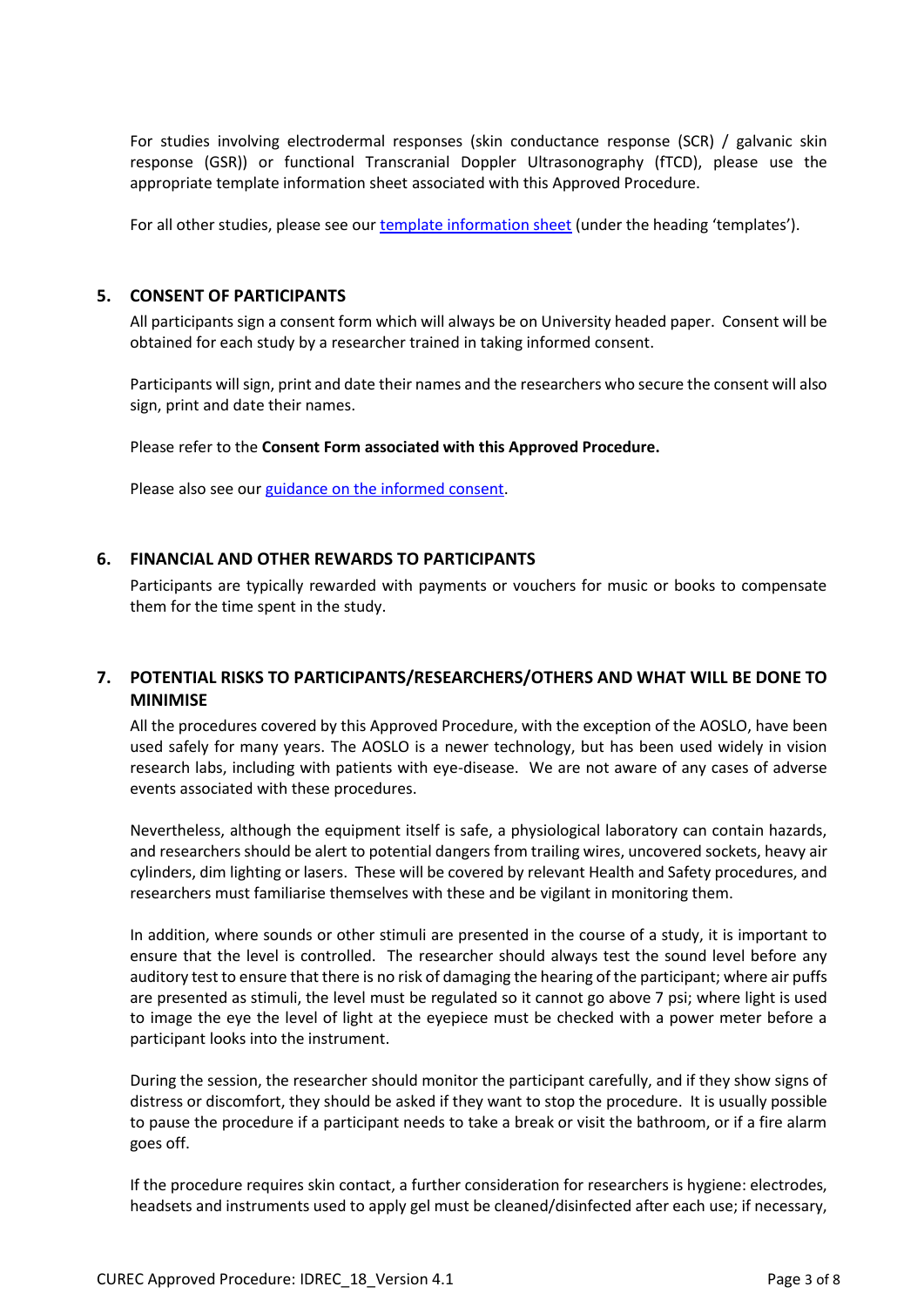participants may wash off gel at the end of the session, and freshly laundered towels should be provided. Anti-allergenic gel and cleaning solutions should be used. Where dental impressions are used for head-stabilisation during retinal imaging, each participant will receive a fresh piece of impression compound on a support structure, prepared by the researcher. The participant will hold the support structure and bite into the soft compound to make their own impressions. At the end of the session, the dental impressions will be destroyed and the support structure cleaned/disinfected.

Physiological responses vary from individual to individual. Researchers undertake not to make any judgemental comments on the type of responses seen in individual participants, to avoid causing unnecessary anxiety. e.g. the researcher should not make a comment such as "you've only got very small responses".

*Risks to researchers:* The main way to avoid risk is to adhere to a regime of hygiene. Hands are washed after any contact with the skin or saliva of a participant.

#### **8. MONITORING AND REPORTING OF ADVERSE OR UNFORESEEN EVENTS**

If a participant should become unwell during the test session, the session will be terminated. Such a case will be reported in the Departmental Safety Book and discussed with the study's principal investigator. The appropriate CUREC Sub-Committee Secretariat will also be informed.

#### **9. COMMUNICATION OF RESULTS**

It is unlikely that results from experimental physiological recordings will be meaningful to people other than the researchers. It should be made clear at the outset to participants that the procedure does not have diagnostic significance.

#### **10. DATA PROTECTION ISSUES**

Each participant is given a code number, and this, rather than the name, is used to label all data from the study, including computerised files and any paper records. If it is necessary to retain any personal information (e.g. contact details in the case that participants may be re-tested) the key linking codes to personal details will be kept in a locked filing cabinet.

## **11. CHANGE HISTORY**

| Version<br>No. | <b>Significant Changes</b>                                                                                                                                                                                                                                     | Previous Version No. |
|----------------|----------------------------------------------------------------------------------------------------------------------------------------------------------------------------------------------------------------------------------------------------------------|----------------------|
| 1.0            | Retitled 'Approved Procedure' (previously 'Protocol').<br>Approved by CUREC, 19 November 2015                                                                                                                                                                  | N/A                  |
| 2.0            | Quinquennial review and update                                                                                                                                                                                                                                 | 1.0                  |
| 2.1            | Removed reference to associated information sheet and<br>consent form                                                                                                                                                                                          | 2.0                  |
| 3.0            | Removed EEG and MEG, referring instead to the specific<br>procedures for these recordings, and stating that this<br>procedure may be combined with either the Approved<br>Procedure for EEG or that for MEG.<br>Updated section on training of research staff. | 2.1                  |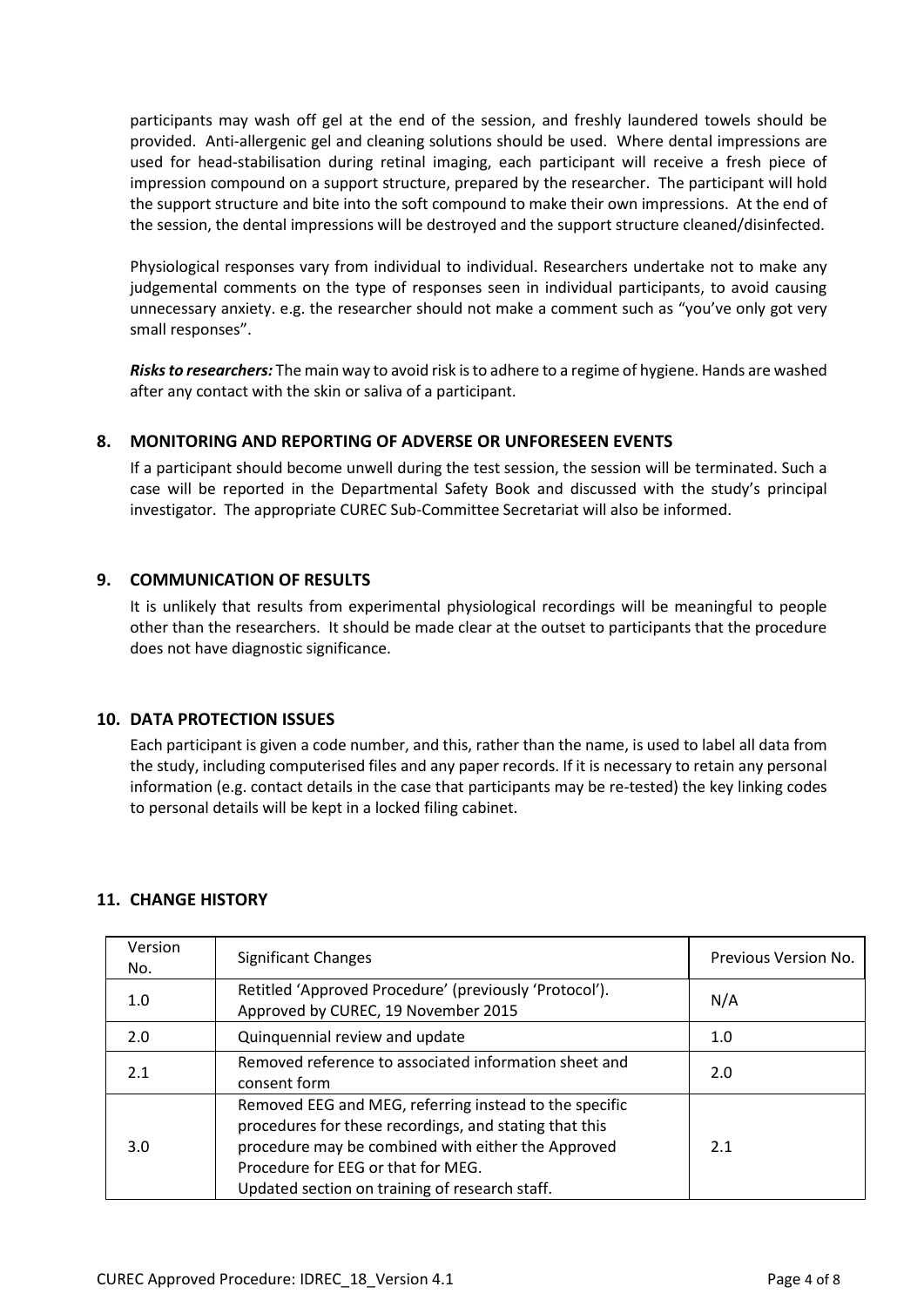| Version<br>No. | <b>Significant Changes</b>                                                                                                                                                                                                                                                                                                 | Previous Version No. |
|----------------|----------------------------------------------------------------------------------------------------------------------------------------------------------------------------------------------------------------------------------------------------------------------------------------------------------------------------|----------------------|
| 3.1            | Updated hyperlinks for new CUREC website                                                                                                                                                                                                                                                                                   | 3.0                  |
| 3.2            | Text to indicate procedure may be combined with AP20                                                                                                                                                                                                                                                                       | 3.1                  |
| 4.0            | Incorporated Approved Procedure 10 (Functional Transcranial<br>Doppler Ultrasonography to Measure Cerebral Lateralisation in<br>Adult Volunteers)<br>Incorporated Approved Procedure 14 (Recording of<br>Electrodermal Responses (Skin Conductance) from the Hand)<br>Added high-resolution retinal imaging with the AOSLO | 3.2                  |
| 4.1            | Updated to improve accessibility                                                                                                                                                                                                                                                                                           | 4.0                  |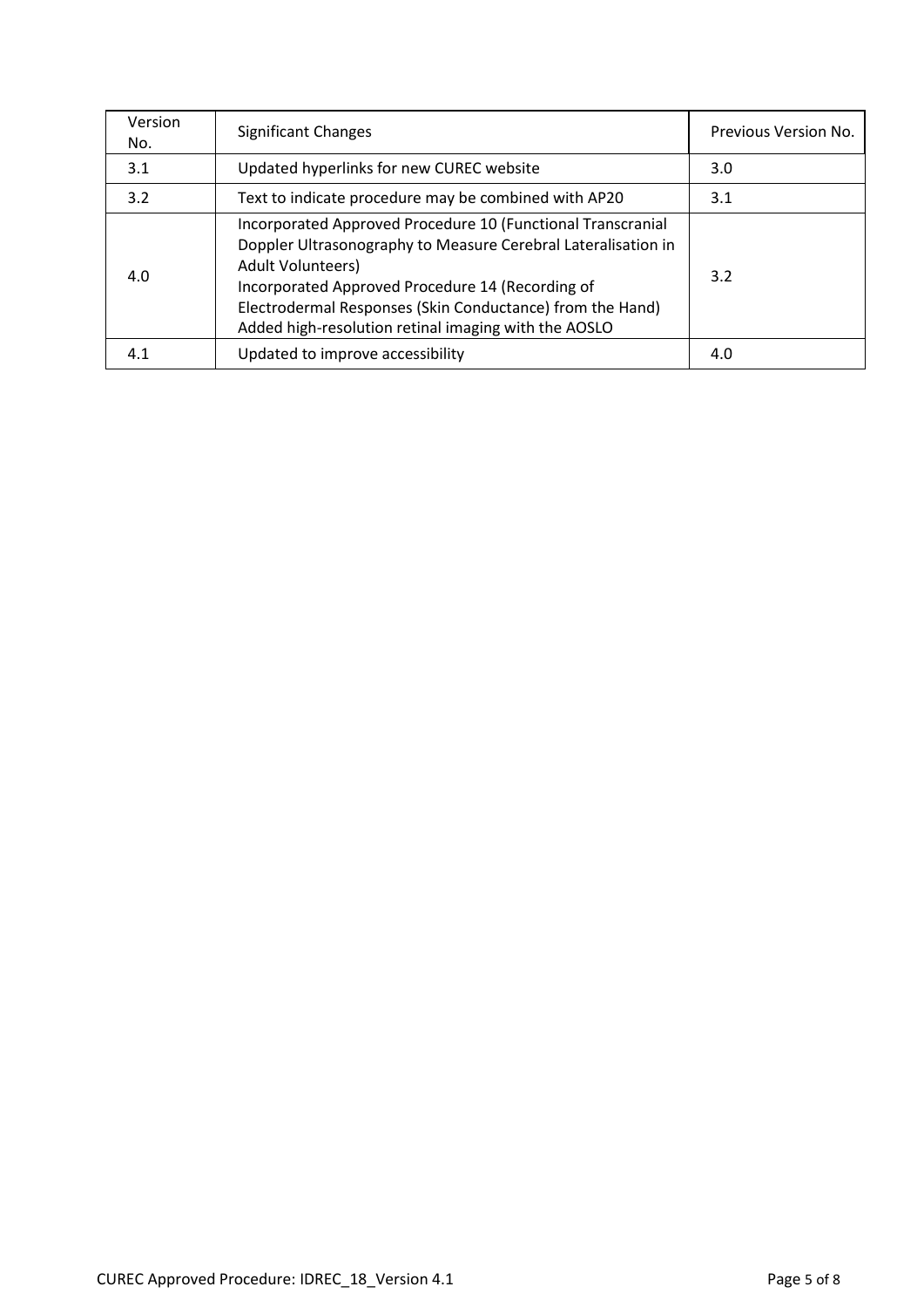# **APPENDIX A - RECORDING OF ELECTRODERMAL RESPONSES (SKIN CONDUCTANCE) FROM THE HAND**

The Skin Conductance Recording (SCR) provides a measure of changes in the electrical conductance or resistance of the skin that originate primarily from movement of sweat within the eccrine sweat ducts. SCR fluctuates spontaneously and also in response to the presentation of stimuli which are novel, unexpected or significant, or by the omission of an expected response. A basic distinction can be made between tonic and phasic SCR. Phasic SCR refers to changes in SCR (increases or decreases in resistance/conductance) that are superimposed on a background – tonic – level of activity. SCR can be quantified in a number of ways. Sometimes researchers will be interested in spontaneous fluctuations in SCR (non-specific skin conductance responses – NS-SCR) whilst at other times they will be interested in changes in skin conductance in response to the presentation of particular stimuli or the participant's conduct of particular activities (event-related SCR – ER-SCR).

A number of measurements of SCR can be derived. These include *frequency* over a particular recording period, *amplitude* (the mean amplitude averaged across trials where an ER-SCR is observed) and *magnitude* (the mean maximum amplitude averaged across all trials). These measures are derived through off-line analysis of data collected during experimental sessions. Usually a latency window of 1-4 seconds post-stimulus presentation is employed in order to identify skin conductance responses that are likely to originate from the stimulus presentation. On some occasions a longer post-stimulus window may be utilised, depending on the nature of the stimulus.

In experimental paradigms, the SCR is usually recorded whilst people view stimuli, perform cognitive tasks or sit at rest. Recording of the SCR is achieved by measurement of current flow between two electrodes placed on the skin of the fingers or palm (see below for precise locations). A constant voltage is maintained between the two electrodes such that current flow reflects the reciprocal of skin resistance.

Electrode placement and preparation should typically take no more than 5 minutes. The participant is asked to wash their hands with a non-abrasive soap prior to electrode placement. Depending on the set-up employed, two electrodes will then be attached to either the volar surfaces of the medial phalanges, the volar surfaces of the distal phalanges or thenar and hypothenar eminences of the palms. Electrodes are usually attached to the non-dominant hand since this is less likely to be affected by cuts or callouses and since this leaves the dominant hand free to make responses (e.g. button presses). Silver-silver chloride cup electrodes are typically used. In order to establish electrical contact between the skin surface and the electrodes, a unibase electrolyte paste is inserted into the cup electrodes, which can be attached to the skin surface either using double-sided adhesive collars, or in some custom made systems via specially designed Velcro pouches.

Usually after the electrodes have been applied the participant will be asked to sit at rest for a few minutes to stabilise SCR activity before beginning cognitive tasks.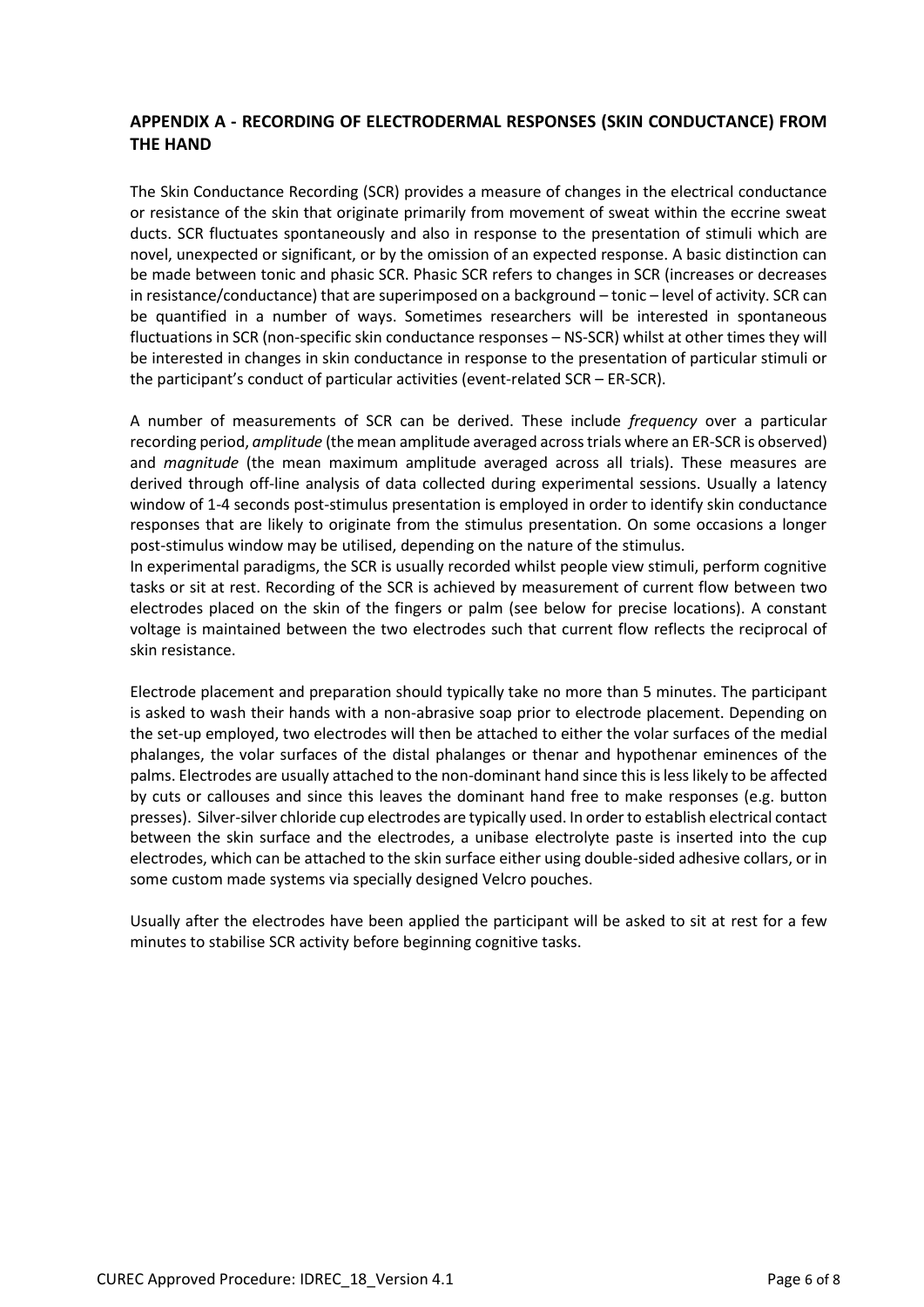#### **APPENDIX B – FUNCTIONAL TRANSCRANIAL DOPPLER ULTRASONOGRAPHY**

Functional transcranial Doppler ultrasonography (fTCD) is a non-invasive method of measuring cerebral blood flow that has been used in research contexts to assess cerebral lateralisation since the early 1990s.

Cerebral blood flow velocities in the supplying arteries increase with neural activation in the corresponding brain region. Blood flow velocities in the middle cerebral arteries can be measured by transcranial Doppler ultrasonography using the Doppler Effect. An ultrasound signal directed at a blood vessel is reflected and back-scattered from moving objects (e.g. blood cells) with a positive or negative frequency shift. The faster the blood cells are moving, the higher the Doppler shift.

Doppler probes are mounted on the left and right sides of the head, just in front of the ears, with an angle of approximately 90 degrees to the direction of blood flow. A small amount of conductive gel is applied between the probes and the skin. The probes emit ultrasound with a given wavelength, which is reflected back with a shortened wavelength (Doppler shift). From the degree of shift one can compute blood flow velocity. The angle of the probe is adjusted to get the best signal. Because the insonation angle is not precisely known, measures of absolute blood flow are not very reliable. However, relative changes in flow in the two sides can be more reliably measured, and have been shown to provide a good index of cerebral lateralisation for speech, with excellent agreement with more invasive procedures (e.g., the Wada test, where a barbiturate is injected into the bloodstream to temporarily 'shut down' one cerebral hemisphere).